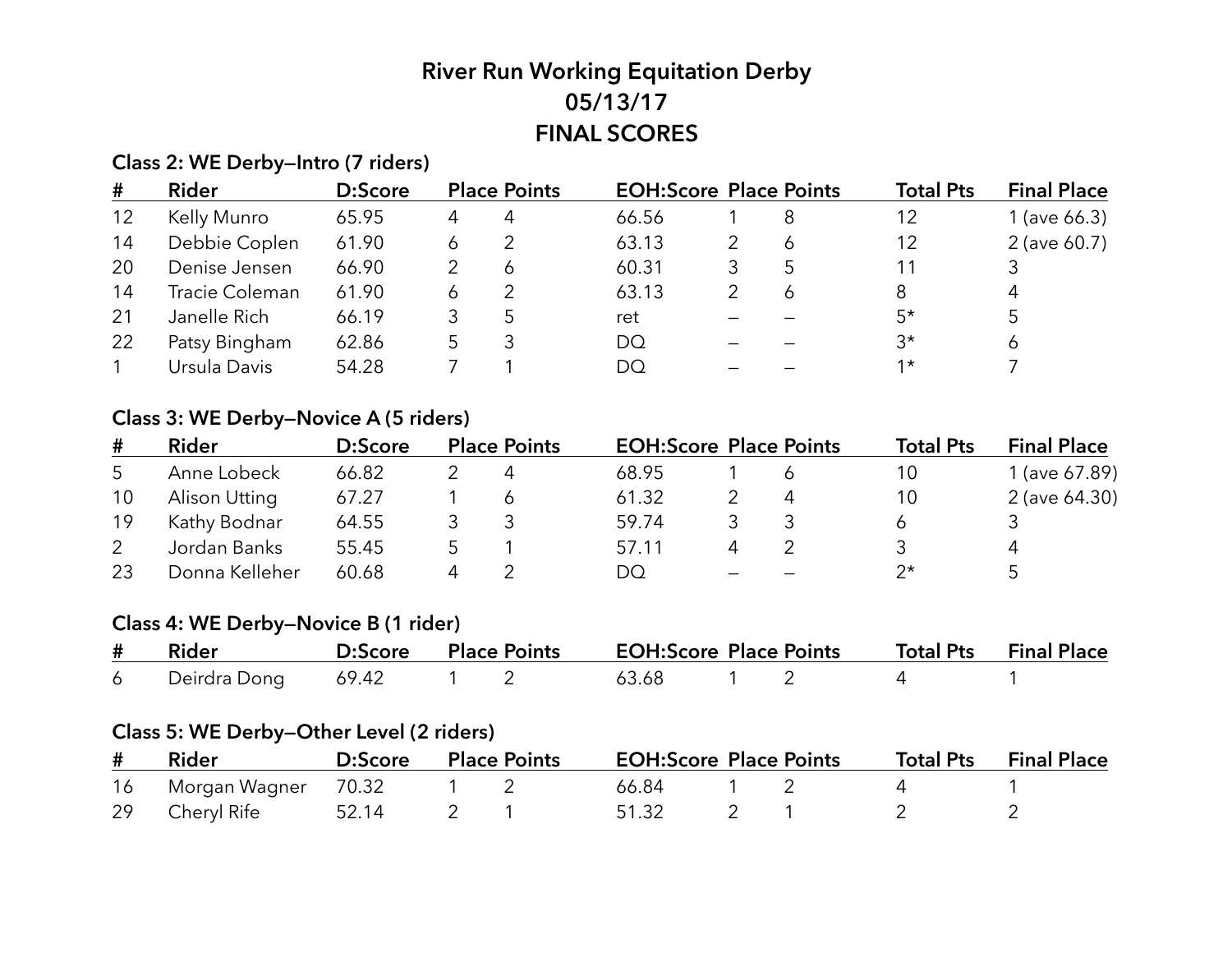# **River Run Working Equitation Derby 05/13/17 FINAL SCORES**

# **Class 8: WE Dressage—Novice A (1 rider)**

| #                 | <b>Rider</b> | D:Score | <b>Place</b> |
|-------------------|--------------|---------|--------------|
| $12 \overline{ }$ | Kelly Munro  | 60.90   |              |

#### **Class 9: WE Dressage—Other (1 rider)**

| #  | Rider         | D:Score Place |  |
|----|---------------|---------------|--|
| 29 | Kelly Bergman | 62.68         |  |

#### **Class 8: Eventing Dressage—Beg Nov (1 rider)**

| #  | Rider               | D:Score | <b>Place</b> |
|----|---------------------|---------|--------------|
| -8 | Becky Mathews 58.42 |         |              |

#### **Class 13: Eventing Dressage— Novice (4 riders)**

| #  | <b>Rider</b>    | D:Score | <b>Place</b>  |
|----|-----------------|---------|---------------|
| 27 | Jessica Bradley | 66.74   |               |
| 26 | Dawn White      | 65.65   | $\mathcal{P}$ |
| 13 | Tara Dunford    | 65.43   | 3             |
| 14 | Tracie Coleman  | 60.65   | Λ             |

# **Class 14: Eventing Dressage—Training (2 riders)**

| #  | <b>Rider</b>        | D:Score | <b>Place</b> |
|----|---------------------|---------|--------------|
| 4  | <b>Hailey Norby</b> | 70.48   |              |
| 10 | Alison Utting       | 63.81   |              |